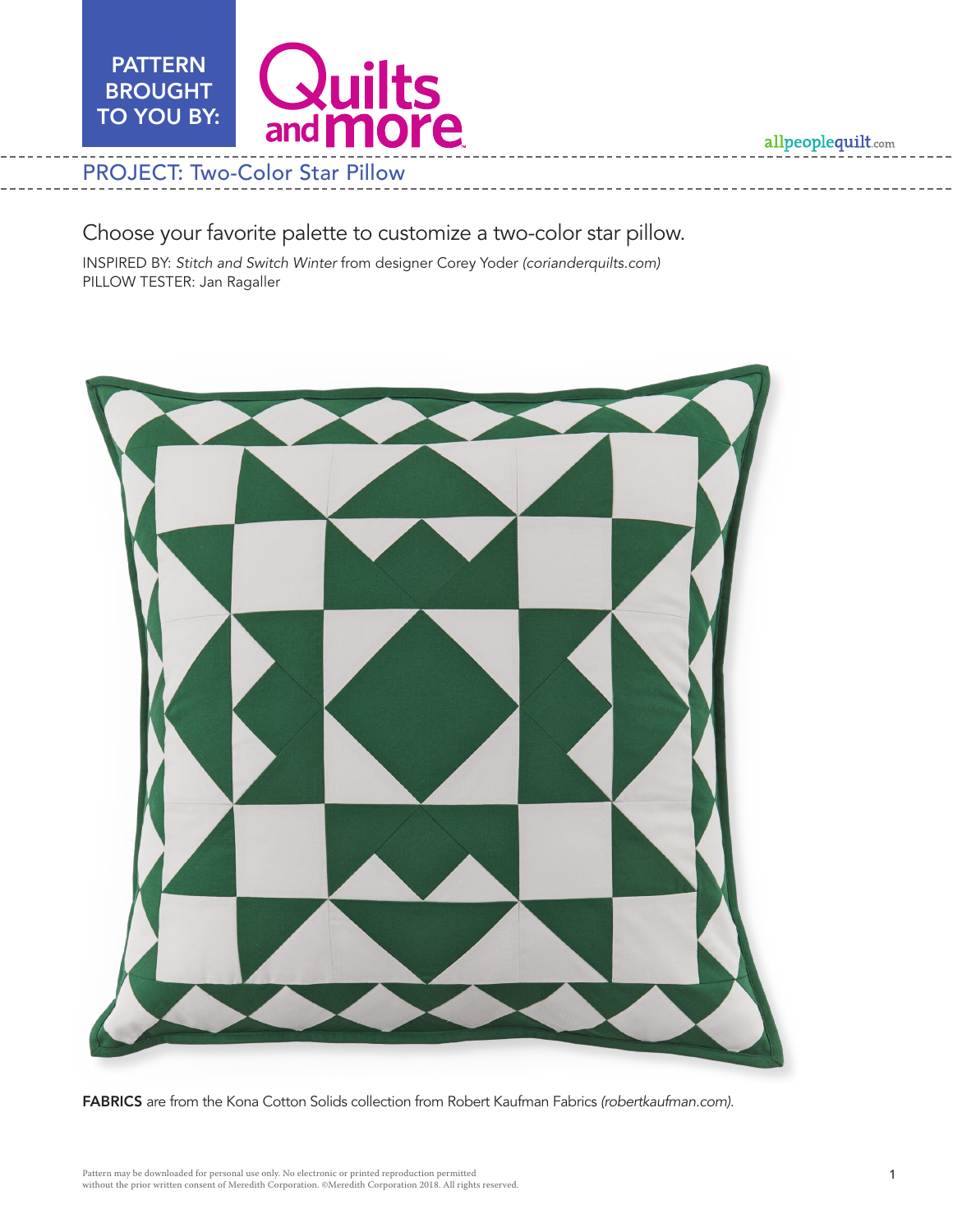## PATTERN BROUGHT TO YOU BY:



## PROJECT: Two-Color Star Pillow

Finished size: 241 ⁄2" square Finished block: 18" square

### MATERIALS

Yardages and cutting instructions are based on 42" of usable fabric width.

- $\Box$  1 yard solid green (block, border, binding)
- $\Box$  1/2 yard solid light gray (block, border)
- $\Box$   $\%$  yard backing fabric
- $\Box$  27"-square muslin (lining)
- $\Box$  27"-square batting
- $\Box$  24"-square pillow form

#### CUT FABRICS

Cut pieces in the following order.

 If you prefer to make triangle-squares larger than necessary and trim them to size, cut solid green and solid light gray 4" squares instead of the 37 ⁄8" squares specified here.

#### **From solid green, cut:**

- $\blacksquare$  3—2<sup>1</sup>/<sub>2</sub>×42" binding strips
- $1 6\frac{1}{2}$ " square
- $\blacksquare$  4—3%" squares
- $\blacksquare$  4—3%" squares, cutting each in half diagonally for 8 large triangles total
- 4—3½ $\times$ 6½" rectangles
- 64 $-2\frac{5}{8} \times 3\frac{1}{2}$ " rectangles
- $4-2\frac{5}{8}$ " squares
- **From solid light gray, cut:**
- $\sqrt{2} 4\frac{1}{4}$ " squares, cutting each diagonally twice in an X for 8 small triangles total
- $\blacksquare$  4—3%" squares
- $\equiv 20 3\frac{1}{2}$ " squares
- $\equiv 28 2\frac{5}{8}$ " squares

#### **From backing fabric, cut:**

■ 2—14¾ $\times$ 24½" rectangles

#### ASSEMBLE BLOCK

Measurements include 1 ⁄4" seam allowances. Sew with right sides together unless otherwise stated.

Press seams in directions indicated by arrows on diagrams. If no direction is specified, press seam toward darker fabric.

- 1) Use a pencil to mark a diagonal line on wrong side of solid green 37 ⁄8" squares. (To prevent fabric from stretching as you draw lines, place 220-grit sandpaper under each square.)
- 2) Layer a marked solid green square atop a solid light gray 37 ⁄8" square. Sew together with two seams, stitching 1 ⁄4" on each side of drawn line **(Diagram 1).** Cut pair apart on drawn line. Press open to make two triangle-squares. Each triangle-square should be  $3\frac{1}{2}$ " square including seam allowances. Repeat to make eight triangle-squares total.
- 3) Referring to **Diagram 2**, sew together two triangle-squares and two solid light gray 31 ⁄2" squares in pairs. Join pairs to make a corner unit. The unit should be  $6\frac{1}{2}$ " square including seam allowances. Repeat to make four corner units total.
- 4) Use a pencil to mark a diagonal line on wrong side of remaining solid light gray 31 ⁄2" squares.
- **PILLOW We can be the contributed in the control in the particle in the control in the control in the control of the control in the control in the control in the control in the control in the control in the control in the** 5) Align a marked solid light gray square with one end of a solid green 31 ⁄2×61 ⁄2" rectangle (**Diagram 3;** note direction of marked line). Sew on marked line; trim excess fabric, leaving 1 ⁄4" seam allowance. Press open attached triangle. Add a second marked solid light gray square to opposite end of rectangle to make a green Flying Geese unit. The unit still should be  $6\frac{1}{2} \times 3\frac{1}{2}$ " including seam allowances. Repeat to make four green Flying Geese units total.
	- 6) Referring to **Diagram 4,** sew together two solid light gray small triangles and a solid green 25 ⁄8" square.
	- 7) Referring to **Diagram 5,** sew two solid green large triangles to the Step 6 unit to make a pieced Flying Geese unit. The unit should be  $3\frac{1}{2}\times6\frac{1}{2}$ " including seam allowances.
	- 8) Repeat steps 6 and 7 to make four pieced Flying Geese units total.
	- 9) Referring to **Diagram 6,** sew together a green Flying Geese unit and a pieced Flying Geese unit to make a side unit **(Diagram 6).** The unit should be  $6\frac{1}{2}$ " square including seam allowances. Repeat to make four side units total.
	- 10) Align a marked solid light gray square with a corner of solid green 61 ⁄2" square (**Diagram 7**; note direction of drawn line). Sew on drawn line; trim excess fabric, leaving 1 ⁄4" seam allowance. Press open attached triangle. Working counterclockwise, continue with remaining marked solid light gray squares to make a Square-in-a-Square unit. The unit should be  $6\frac{1}{2}$ " square including seam allowances.
	- 11) Referring to **Diagram 8,** lay out corner units, side units, and Squarein-a-Square unit in three rows. Sew together pieces in rows. Join rows to make a block. The block should be 181 ⁄2" square including seam allowances.

#### ASSEMBLE BORDER STRIPS

**1)** Sew solid green  $2\frac{5}{8} \times 3\frac{1}{2}$ " rectangles to opposite edges of a solid light gray 25 ⁄8" square to make a border unit **(Diagram 9).** The unit should be 25 ⁄8×85 ⁄8" including seam allowances. Repeat to make 28 border units total.

Pattern may be downloaded for personal use only. No electronic or printed reproduction permitted without the prior written consent of Meredith Corporation. ©Meredith Corporation 2018. All rights reserved.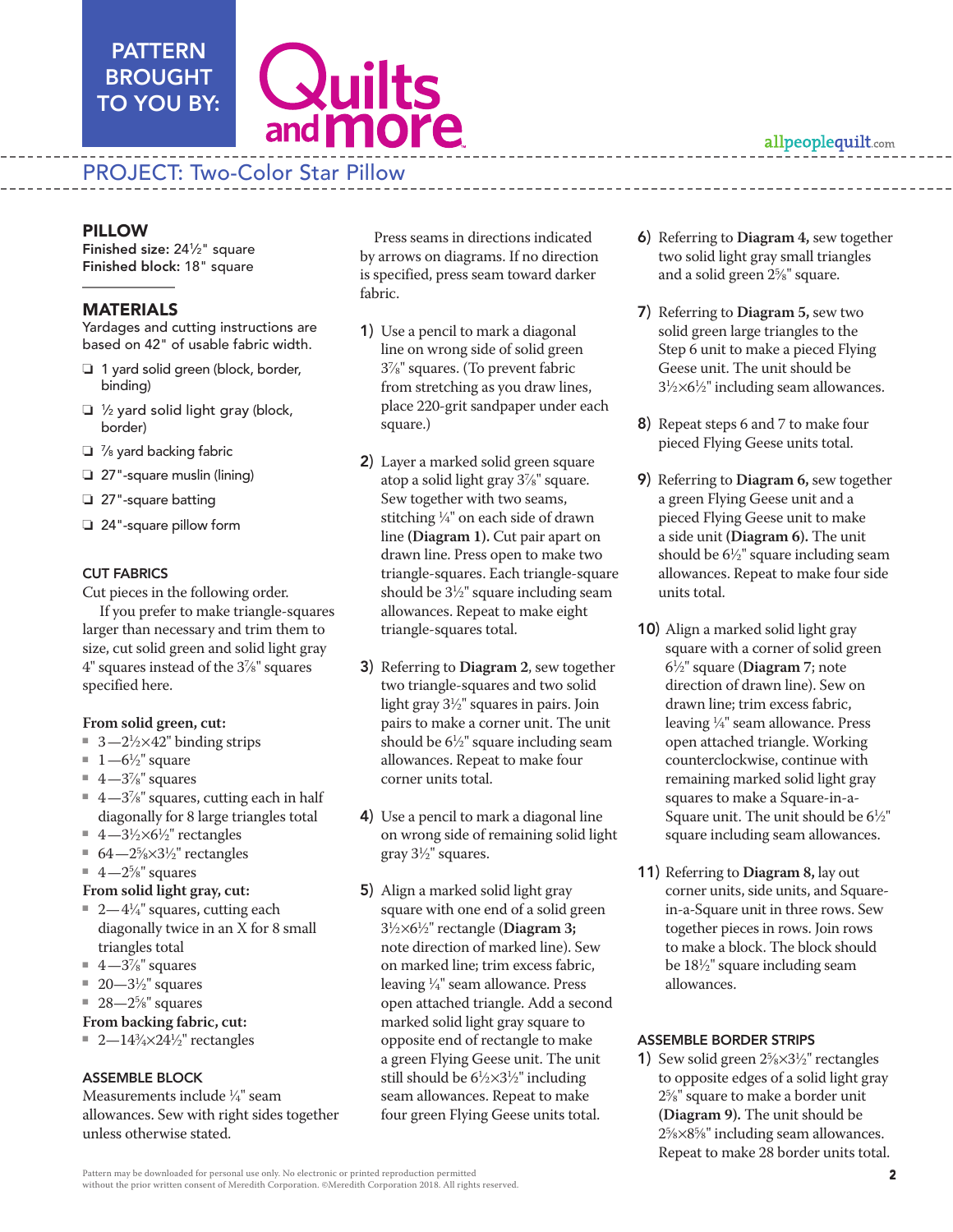allpeoplequilt.com



# PROJECT: Two-Color Star Pillow

2) Referring to **Diagram 10,** sew together six border units so that points of solid light gray squares align. Sew a remaining solid green  $2\frac{5}{8} \times 3\frac{1}{2}$ " rectangle to each end of row, making sure green rectangles extend at least  $\frac{1}{4}$ " past solid green squares. Press seams in one direction.

PATTERN BROUGHT TO YOU BY:

- 3) Trim Step 2 unit  $\frac{1}{4}$ " from each outer solid green square point to make top border strip **(Diagram 11).** The strip should be to  $3\frac{1}{2} \times 18\frac{1}{2}$ " including seam allowances.
- 4) Repeat steps 2 and 3 to make bottom border strip.
- 5) Using eight border units, repeat steps 2 and 3 to make a side border strip. The strip should be  $3\frac{1}{2} \times 24\frac{1}{2}$ " including seam allowances. Repeat to make a second side border strip.

#### ASSEMBLE PILLOW TOP

- 1) Referring to **Pillow Top Assembly Diagram,** sew top and bottom border strips to block. Press seams toward block.
- 2) Sew side border strips to block to make pillow top. Press seams toward block. The pillow top should be 241 ⁄2" square including seam allowances.

#### FINISH PILLOW

- 1) Layer pillow top, batting, and muslin; baste. Quilt as desired.
- 2) Trim batting and muslin even with pillow top edges.
- 3) Turn one long edge of each backing fabric 14¾×24½" rectangle under<br>¼": press. Turn under ¼" again  $\frac{\lambda}{4}$ "; press. Turn under  $\frac{1}{4}$ " again and stitch in place to hem pillow

back pieces. Each pillow back piece should be  $14\frac{1}{4} \times 24\frac{1}{2}$ " including seam allowances.

- 4) Referring to **Pillow Back Assembly Diagram,** overlap hemmed edges of pillow back pieces by 4" to make a 241 ⁄2" square. Stitch across overlaps to make pillow back.
- 5) Layer quilted pillow top and pillow back with wrong sides together. Stitch a scant  $\frac{1}{4}$ " from outer edges to make pillow cover.
- 6) Bind pillow cover with solid green binding strips. Insert pillow form through opening to complete pillow.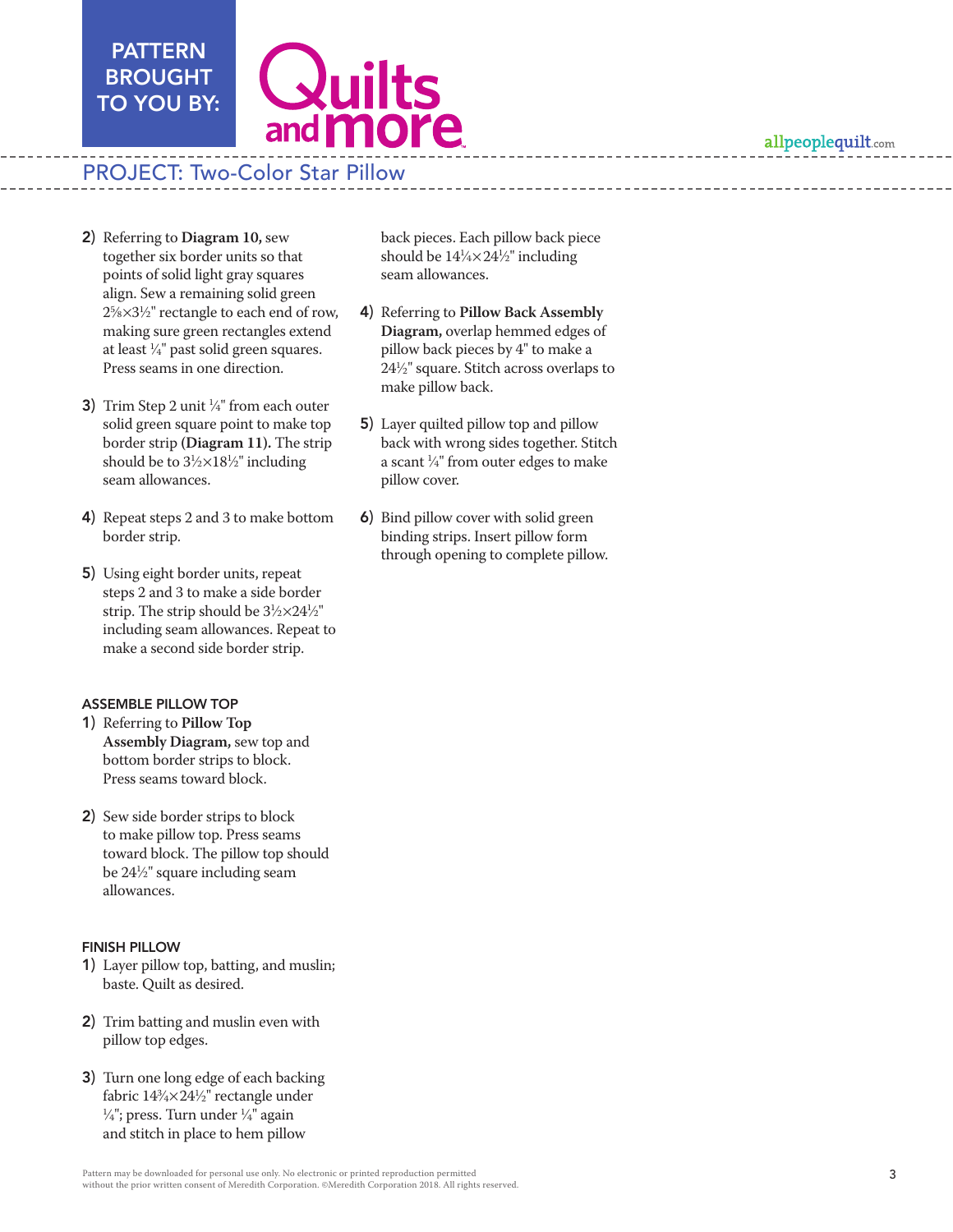

allpeoplequilt.com







DIAGRAM 2



DIAGRAM 3



DIAGRAM 4

DIAGRAM 1



DIAGRAM 5





DIAGRAM 6







DIAGRAM 9